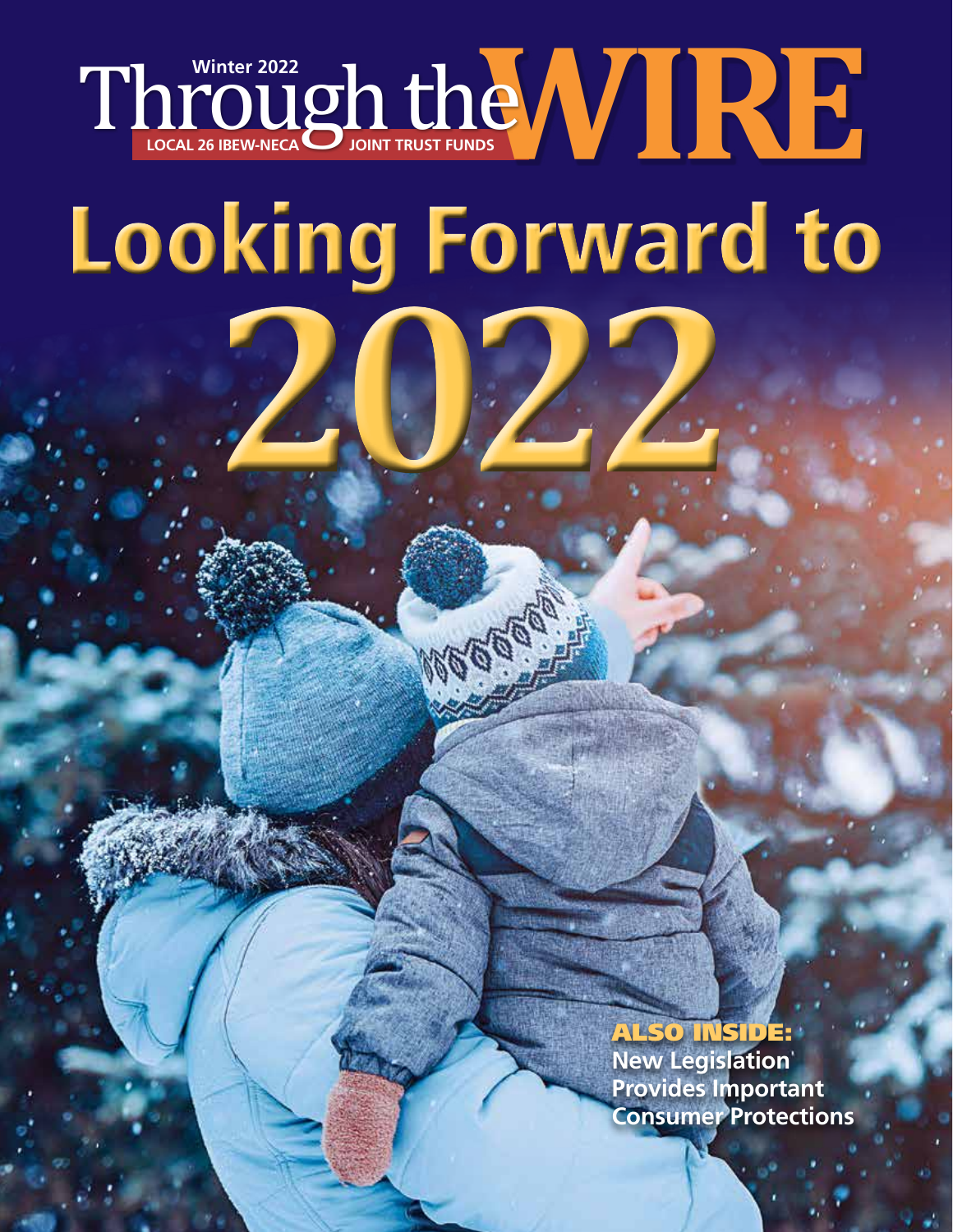#### Dear Participant,

As we look ahead to a new year, let us take with us the lessons learned from the year gone by. There were certainly lessons learned about appreciating the people around us; appreciating the talented doctors, nurses and scientists who have carried us through a pandemic; and appreciating even the most mundane, everyday experiences that still seem to hang in the balance at the whim of a virus. Like me, I am sure you appreciate dinner out in a restaurant even more than ever!

However, let us not forget the valuable lessons of learning how to pivot when necessary and learning to be patient. What this pandemic taught us all is that life is not a straight road, a smooth upward trajectory. It is filled with hairpin turns, potholes, and traffic jams but knowing how to pivot and being patient make it a navigable journey. And, having the very best co-pilots along the way certainly helps.

The staff of the EWTF thinks of itself as co-pilots to our over 10,000 members. We have always been there and will continue to be there to help our members with life's twists and turns and to patiently and carefully help our members from the start of their career all the way through their golden years. We're not going anywhere as we are strapped into the seat next to you and are along for the ride with you.

May the new road ahead in 2022 be paved with good health, prosperity and peace for all of our EWTF members and their families.

Subscribe on

YouTube by searching

Local 26 IBEW NECA Joint Trust Funds

Mike McCarron Fund Administrator

*Through the Wire* is a publication of the Local 26 IBEW-NECA Joint Trust Funds Fund Administrator: Michael McCarron Writer/Editor: Jennifer Shure Graphic Design: GO! Creative, LLC, [www.go-creative.net](http://www.go-creative.net) Printing: Kelly Press, Inc.

> For more information, go to <www.ewtf.org>



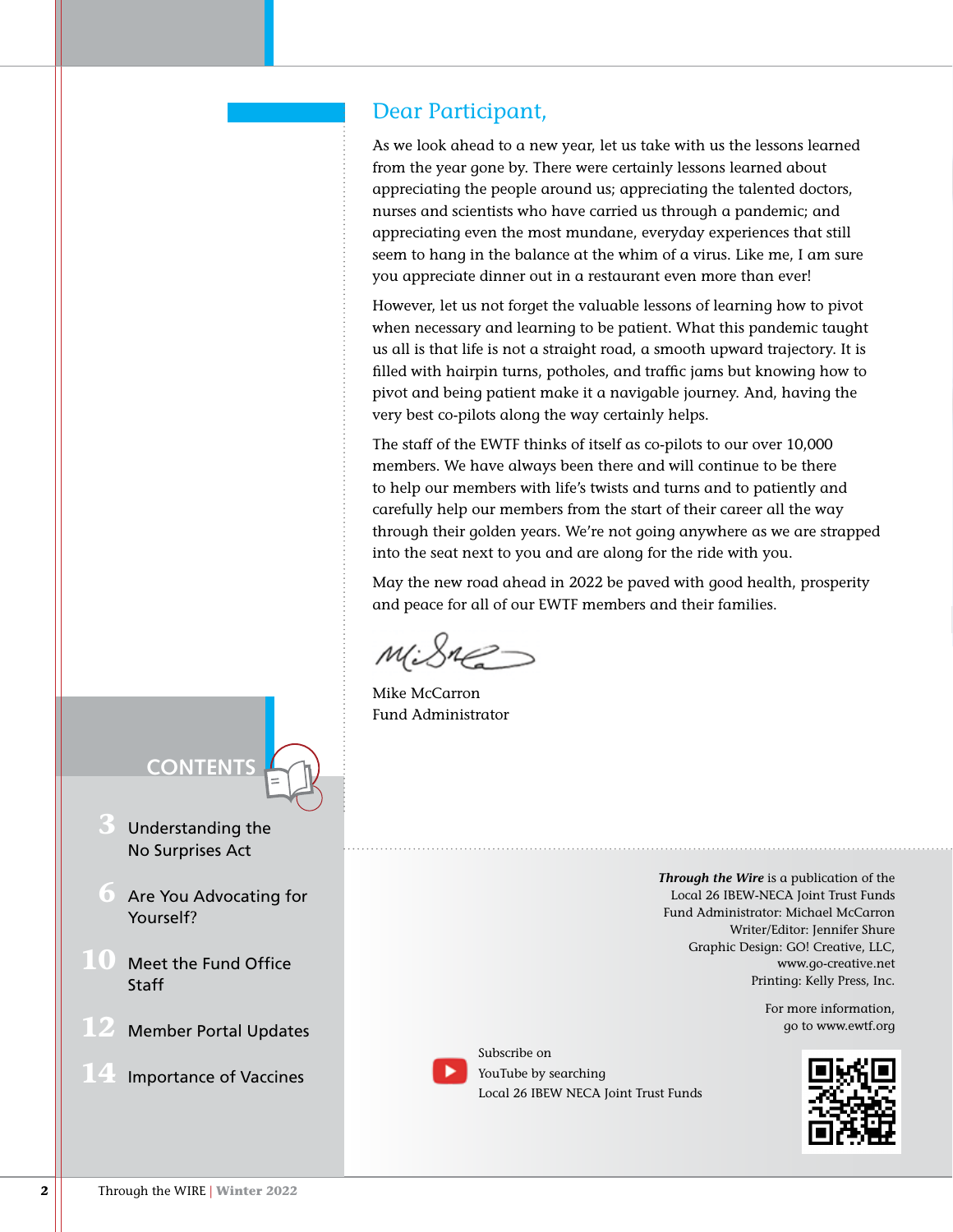<span id="page-2-0"></span>**New Legislation Offers Important Consumer Protection to Patients**

One of the biggest challenges the Electrical Welfare Trust Fund (EWTF) has consistently faced is urging our participants to be educated consumers when it comes to choosing their health care providers. When our participants choose an in-network provider, they only pay a percentage of a contracted price on the services they receive regardless of the billed amount shown on the invoice. However, when an outof-network provider is used, that provider can, and typically does, bill the patient any remaining balance not covered by the parameters of our health plan. This practice, called "balance billing," has no dollar limit and can run into the tens of thousands or more

depending on the services rendered, potentially causing unbearable financial hardship. What's more, after an out-of-network provider has been used, there is absolutely nothing the EWTF can do to control the costs or balance billed.

This issue has been reported on a few times here in this magazine but just recently this issue gained the attention of Congress. Effective January 2022, a new law named the No Surprises Act takes effect. The No Surprises Act protects patients from balance billing on medical services when they receive out-ofnetwork care in situations in which they have no control over who provides their care. This can happen when a person is in an emergency medical situation and can't

advocate on their own, or if they simply visit a hospital that accepts their insurance but are treated by a medical provider who does not. In short, the No Surprises Act is a consumer protection act that protects groups like our own EWTF members—those who are fully insured. The act prohibits providers from balance billing patients and forces providers to work with health plans to agree to a fair price.

 patients did not choose. According to an article in the *New York Times*, about one in every five emergency-room visits result in a surprise bill with the average surprise bill coming in just over \$600. However, some surprise bills have totaled more than \$100,000 from out-of-network providers that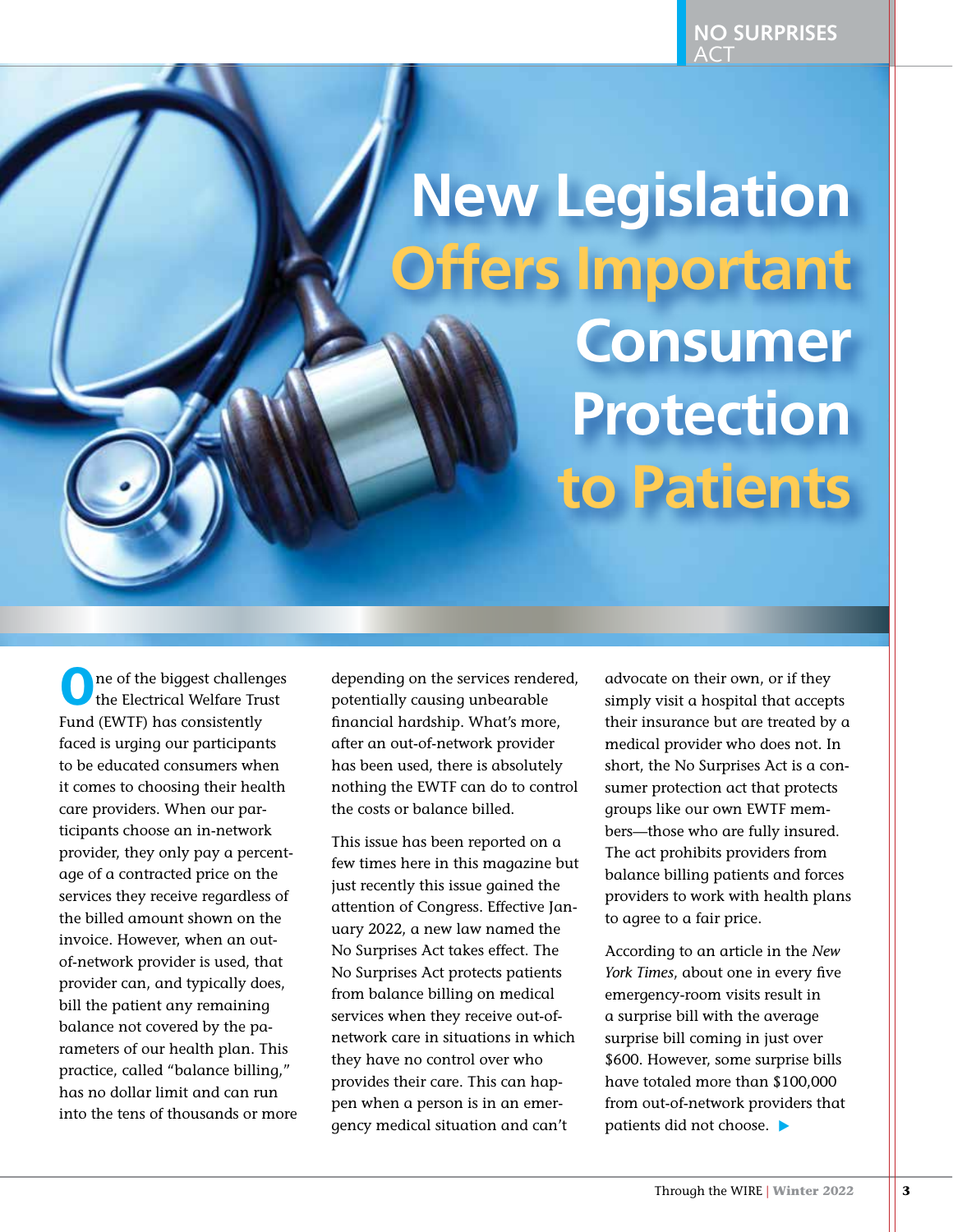**NO SURPRISES**  ACT

Specifically, the Act provides patient protection in four instances:

- S Out-of-network emergency room services
- S Out-of-network air ambulance services (Ground ambulances are excluded from the act.)
- **Ancillary services, such as anes**thesiology, pathology, radiology and diagnostic services, performed by out-of-network providers at an in-network facility
- S Other out-of-network non-emergency services performed at an in-network facility when the provider fails to give the appropriate notice to, and does not obtain consent from, a patient

**The Act does not, however, provide protection from balance billing in situations in which a patient was given a choice to use an in-network provider, even when services were offered by an out-of-network provider at an in-network facility, or on ground ambulance services.**  In these situations, the Summary Plan Description (SPD) for the health plan, as well as mailings and

emails from the Trust Fund Office, and articles that have appeared here in *Through the Wire*, clearly state that if a participant chooses to use an out-of-network provider rather than an in-network provider, the participant can be subject to balance billing by the provider and the Fund Office will be unable to dispute the balance-billed charges. Sadly, this has happened to a few of our member participants and their financial responsibility with their provider was quite significant.

While the Act ensures that patients cannot be balance billed for outof-network emergency services at a hospital or independent facility, for covered medical items and services provided by an out-of-network provider at an in-network facility, for out-of-network emergency air ambulance services, or for medical services rendered by an out-of-network provider when an in-network provider was unavailable, there are two exceptions under which an out-of-network provider can, in fact, balance bill. First, the Act *does* allow for an out-of-network provider at an in-network facility to



balance bill if they are *not* **providing ancillary services related to emergency medicine**, such as anesthesiology, pathology, radiology and diagnostic services. Providers delivering ancillary services related to emergency medicine or unexpected complications such as those presented by a neonatologist or cardiologist, for example, are prohibited from balance billing under this act. Second, an out-ofnetwork provider may balance bill a member if that provider offers advanced notice to the member that the item or service about to be performed is out of network, provides the estimated cost and receives acknowledgment that the member understands the notice. The member must be in a condition to understand the notice and must formalize their acknowledgement in writing.

If a member schedules an appointment with an out-of-network provider at least 72 hours in advance, notice from the provider regarding balance billing must be provided no later than 72 hours in advance of the scheduled appointment. If an appointment is made within 72 hours, notice must be offered when the appointment is made. The notice must disclose the following:

- That the provider is out of network
- Good faith estimates of the cost of any items or services
- That the member is not obligated to use an out-of-network provider for the item or service
- Information on whether there are in-network providers at the facility who can provide the item or service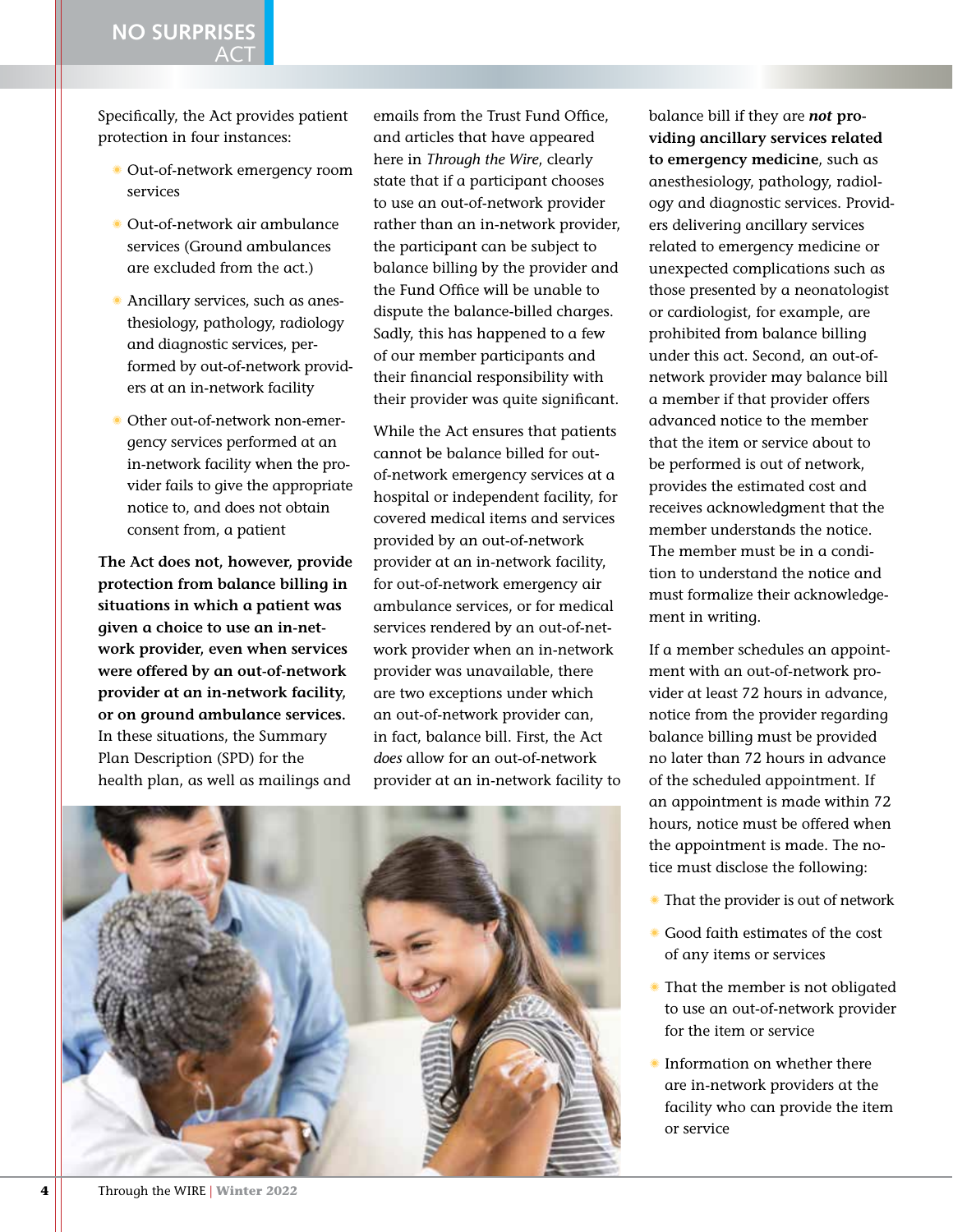#### **NO SURPRISES**  ACT

S Information about whether prior authorization may be required

Receipt of the notice does not qualify as an agreement that the member agrees to pay any balance billed. The member must sign an acknowledgement to be held responsible for any balance billed.

The No Surprises Act caps billing for out-of-network items and services that fall into one of the four above-mentioned categories at innetwork pricing and such pricing is public information to providers. It is clear in our health plan that out-of-network providers will be paid at our in-network pricing. In the event that a provider is dissatisfied with the in-network payment they received from a health plan, the Act mandates that health plan providers work with insurers and health plans to negotiate any remaining balances and if the parties are unable to reach an agreement, the next step is an arbitration process known as Independent Dispute Resolution (IDR). IDR is considered a final-offer arbitration that is determined by an arbitrator. There is no minimum balance required



Not only does the No Surprises Act protect members from balance billing, but it also improves transparency with health care expenses by requiring health plans and providers to maintain up-to-date provider directory information, requiring health plans to disclose in-network and out-of-network deductibles and out-of-pocket limits, and requiring both health plans and providers to provide members with good-faith estimates in advance of medical procedures.

When you have a choice, always choose an in-network provider or be willing to bear the responsibility of a balance billed by an out-of-network provider.

to enter into IDR and if there are multiple claims within a 30-day period from the same provider related to the same out-of-network items, those claims may be batched together for the purposes of IDR. The resolution process for any remaining balance is between the provider and the health plan administrator and does not involve the member.

While the No Surprises Act is a new federal legislation, similar legislation exists on the state level in more than a dozen states. If a state has such legislation, the prevailing legislation will be the legislation that is the most restrictive. In Local 26's jurisdiction, both Maryland and Virginia have comprehensive balance billing protections, while

West Virginia has partial balance billing protections.

The No Surprises Act is a milestone legislation that offers protections to health plan members, particularly when they are most vulnerable—in the middle of a stressful medical situation. While the new legislation is powerful, it is critical to remember that this legislation only offers protections under very specific situations, mainly situations in which a member is not given a choice to use an in-network provider. It is important to remember that in all other situations in which a health plan member does, in fact, have a choice, they should always choose an in-network provider or be willing to bear the responsibility of a balance billed by an out-of-network provider. Again, if a member chooses to use an out-of-network provider, the Electrical Welfare Trust Fund is not financially responsible for any balance billed and that financial responsibility, no matter how great, falls upon the member. ●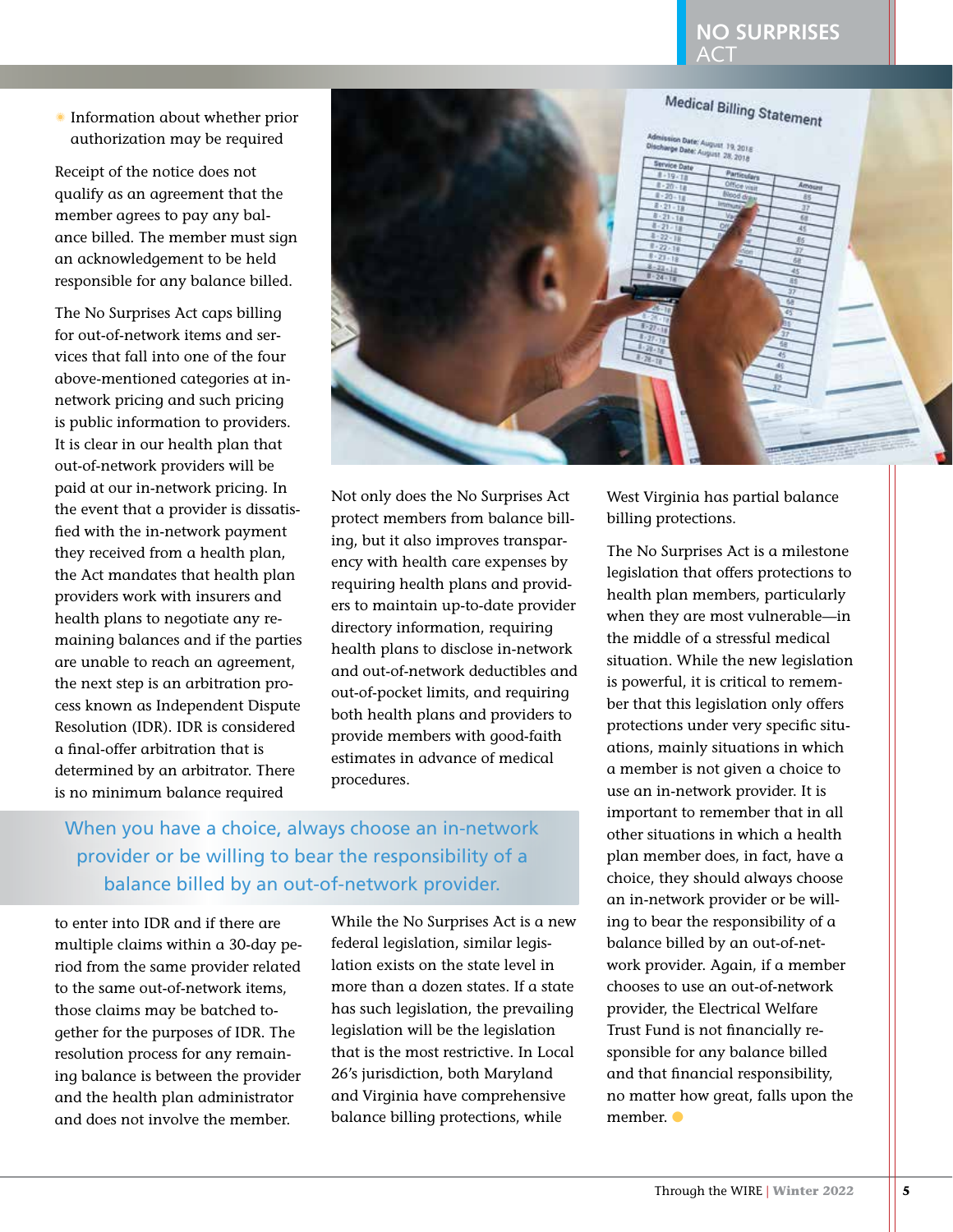## **Are You Advocating for Yoursel**

*Being an educated patient gives you the best shot at good health.*

**h** hen you bring your car in for service you ask questions. How much will it cost? How long will the repair take? Does the repair come with a warranty? We simply aren't afraid to ask the auto mechanic important questions that could affect our safety or our wallet. So why are we afraid to ask questions of our health care providers? Again, these could be questions that affect your safety and your wallet.

There is no denying that doctors carry with them extensive education and training but the practice of medicine is still a human process. That means there is room for error, yes, but it also means that there might not be one single answer when it comes to care. For these reasons, it is critical that every one of us acts as our own health advocate every time we visit a health care provider. What this

means is that we must be prepared to discuss our questions and concerns with our providers so that we can be in control of our health and feel confident of the choices we make with our doctors. In short, we must see ourselves as part of our own health care team rather than just a spectator while others make decisions for us.

First and foremost, the best way to be that team player is to take good care of yourself through the obvious lifestyle choices of following a healthy diet and exercise routine, getting rest, avoiding smoking and drug use, limiting alcohol and taking any medications you may have as prescribed.

It is also important to choose your health care providers carefully making sure that you feel comfortable with your providers and that

they have your trust. Do you feel comfortable asking your providers questions? Do you feel that they are affording you the time you need to address your concerns or are you rushed through your appointments? Remember that through our UnitedHealthcare network of doctors, our members have access to literally thousands of medical providers across every specialty so should you feel that your doctor might not actually be right for you or is not making you feel valued, you have options to switch to a different provider. There is no need to stay with a provider with whom you may not be comfortable.

When you do visit your doctors, be open and honest with them about:

- $\rightarrow$  symptoms
- $\rightarrow$  current prescriptions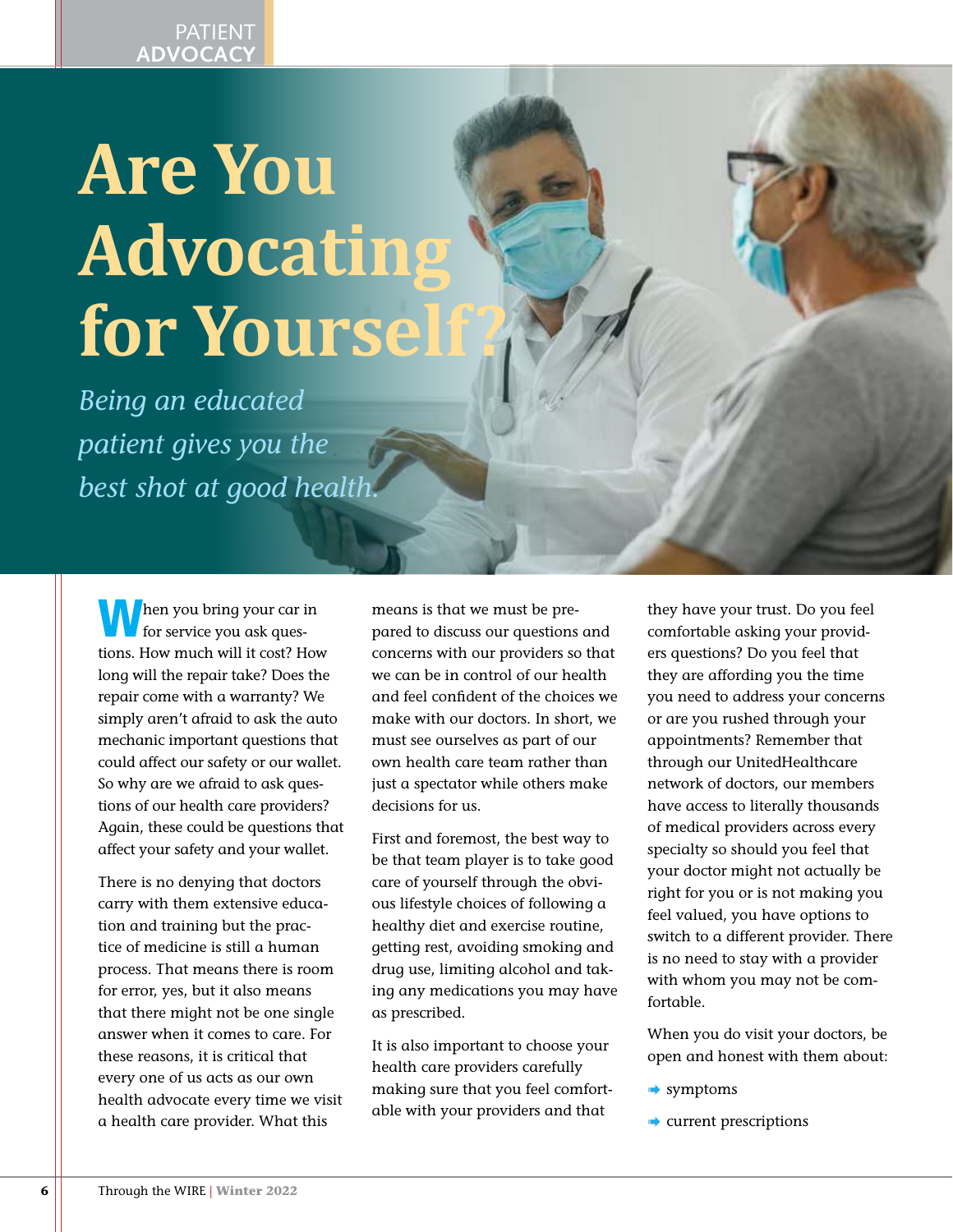- $\rightarrow$  past medical records or labs, such as x-rays
- $\rightarrow$  personal and family medical history
- $\rightarrow$  drug allergies
- $\rightarrow$  over-the-counter medicines, herbs, vitamins, or supplements
- $\rightarrow$  alcohol or drug use

It might also be a good idea to keep a folder or notebook with this information for a convenient log to bring to your appointments.

Being your own health advocate also means you should have a good understanding of how your health benefits work. This is especially important as it relates to the financial importance of choosing an in-network provider over one who's out of network. Know what is covered under the EWTF and what

is not so you can have a clear understanding of the financial impact of the medical choices you may make or your doctor may suggest. The Trust Fund office can answer any questions you may have about coverage as can the information found on the My Benefits Center member portal. Additionally, you should always review your medical bills for potential errors. Sometimes those bills can be confusing and you should always feel comfortable asking your provider's billing office for clarity.

When you visit your doctor it can be valuable to come prepared with questions to ask so that you leave the visit feeling fully informed and able to make educated decisions about your health care. And, even if you leave your appointment and have forgotten to ask questions,



#### PATIENT **ADVOCACY**

you should feel perfectly comfortable calling the doctor's office back with any additional questions you may have. Most doctor's offices also use patient portals, similar to our My Benefits Center, where you can email the provider directly to get your questions answered, often quickly. Ask your provider if they use a patient portal and sign up to use it.

Whether a primary care doctor or a specialty care doctor treating you for a health condition or possibly surgery, some good questions to ask include:

#### **REGARDING YOUR GENERAL HEALTH**

- ; **What wellness tests should I have?**
- ; **What exercise plan should I be following?**
- ; **How often should I schedule an appointment?**
- ; **What is my risk of developing heart disease?**
- ; **What are my blood sugar numbers?**
- ; **Can you explain these test results?**
- ; **What is a reliable Internet source for information?**
- ; **I am concerned about "x." What precautions should I take? How worried should I be?**
- ; **How does my family history affect my health?**
- ; **Which preventive care services are right for me?**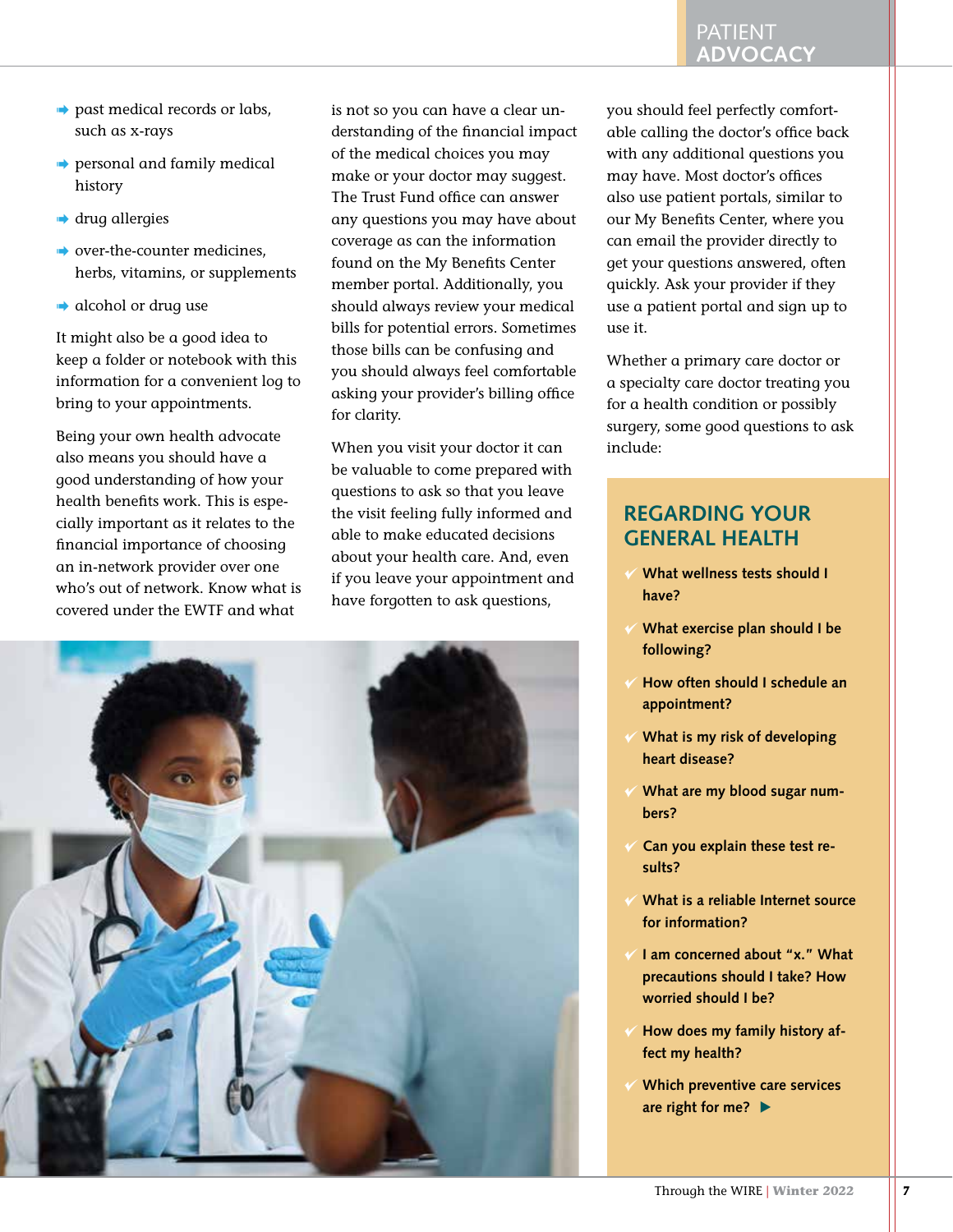#### PATIENT **ADVOCACY**

#### **ABOUT YOUR SYMPTOMS OR DIAGNOSIS**

- ; **What is the disease or condition?**
- ; **How serious is my disease or condition and how will it affect my home and work life?**
- ; **What is the short-term and long-term prognosis for my disease or condition?**
- ; **What caused the disease or condition?**
- ; **Is there more than one disease or condition that could be causing my symptoms?**
- ; **Should I be tested for a certain disease or condition?**
- ; **What symptoms should I watch for?**
- ; **How can I be tested for a disease or condition, and what will these tests tell me?**
- ; **What tests will be involved in diagnosing my disease or condition?**
- ; **How safe and accurate are the tests?**
- ; **When will I know the test's results?**
- ; **Will I need more medical tests?**
- ; **Do I need a follow-up visit and if so, when?**
- ; **Do I need to take precautions to avoid infecting others?**
- ; **How is the disease or condition treated?**

| <b>Section</b> |
|----------------|

#### **ABOUT YOUR TREATMENT**

- ; **What are my treatment options?**
- ; **How long will the treatment take?**
- ; **What is the cost of the treatment?**
- ; **Which treatment is most common for my disease or condition?**
- ; **Is there a generic form of my treatment and is it as effective?**
- ; **What side effects can I expect?**
- ; **What risks and benefits are associated with the treatment?**
- ; **What would happen if I didn't have any treatment?**
- ; **What would happen if I delay my treatment?**
- ; **Is there anything I should avoid during treatment?**
- ; **What should I do if I have side effects?**
- ; **How will I know if the medication is working?**
- ; **What would I do if I miss a dose of medication?**
- ; **Will my job or lifestyle be affected?**
- ; **What is my short-term and longterm prognosis?**
- ; **Would you recommend this treatment to your own family member?**
- ; **Why are you prescribing this medication?**
- ; **How many patients with my condition have you treated?**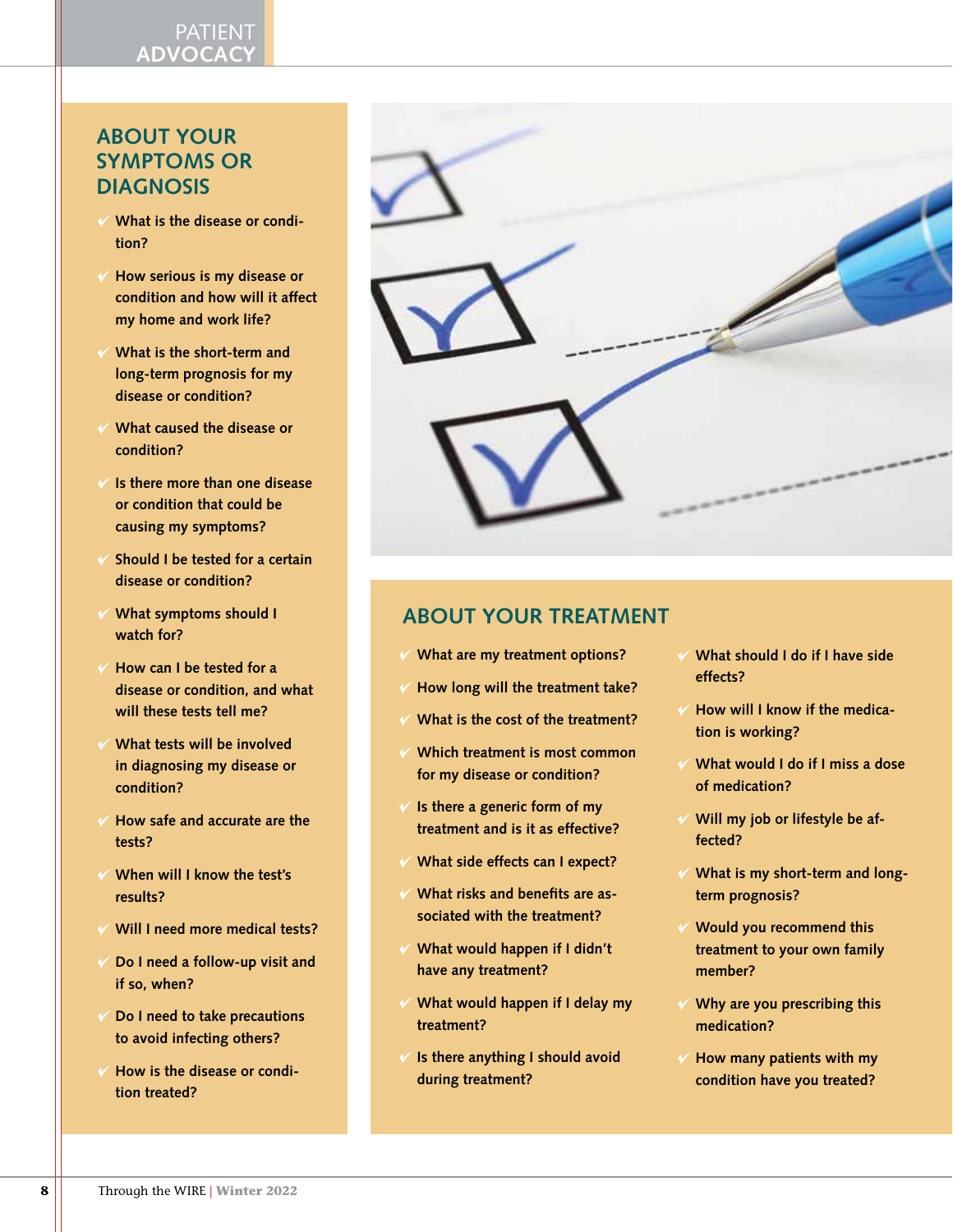#### **IF YOU NEED SURGERY**

- ; **Why do I need surgery?**
- ; **What surgical procedure are you recommending?**
- ; **Is there more than one way of performing this surgery?**
- ; **Are there alternatives to surgery?**
- ; **How much will surgery cost?**
- ; **What are the benefits of having surgery?**
- ; **What are the risks of having surgery?**
- ; **What if I don't have this surgery?**
- ; **Where can I get a second opinion?**
- ; **What kind of anesthesia will I need?**
- ; **How long will it take me to recover?**
- ; **What are your qualifications?**
- ; **How much experience do you have performing this surgery?**
- ; **How long will I be in the hospital?**

Ensuring your good health or navigating a health diagnosis can be daunting, especially when you yourself are not a medical professional. But there is nothing more important than your health and you are ultimately responsible for protecting it. Getting yourself to regular check-ups or doctors' appointments as needed is the first step; the next is advocating for yourself and that can be as simple as asking the right questions. Now go take good care of yourself! ●

## Do You Have Any Questions for the Pharmacist? Yes

**P** rescription medications, no matter how common, come with specific instructions and side effects. Most people don't take the time to learn what they are putting in their body, or even why they are taking that medication, and just go along with doctor's orders. Health advocacy should continue from the doctor's office all the way to the pharmacy.

When you pick up a prescription from the pharmacy or even receive a prescription from a mail-order pharmacy, first and foremost, confirm that the medication you received is, in fact, the correct medication. If you received a generic version of your prescription and the name is not familiar to you, double check before you dose! Generic medications can come from different manufacturers and pharmacies sometimes change the manufacturers they offer so double check and don't assume!

Once you are sure you have the correct medication ask the pharmacist important questions to familiarize yourself with the medication(s) you will be taking, such as:

#### **What is this medication used**

**for?** While your doctor likely told you what the medication was being prescribed for, too often patients are distracted or overwhelmed during a doctor's visit. If you have received a new diagnosis or you are being prescribed multiple medications it is easy to get confused about your prescriptions.

**How should I take this medi-**

**cation?** Some prescriptions have to be taken in a certain manner in order to be most effective and to prevent possible side effects. For example, some medications need to be taken with food in order to prevent stomach upset.

#### **What side effects are considered normal and which are**

**not?** Knowing what side effects are possible will let you know if what you are experiencing is normal or worrisome. You will know if you should call your doctor or proceed with the course of medication. And, you won't be surprised if you do experience some side effects.

**What kinds of things interact with this medication?** Let your pharmacist know of every other medication you may be taking to ensure that your new prescription will not negatively interact with your other prescriptions. Some foods also interact with medications so be sure to inquire about that as well.

#### **What should I do if I miss a**

**dose?** It happens even to the most careful among us. Ask the pharmacist how to proceed with your medication if you miss a dose and never make assumptions which could lead to overdosing or side effects. ●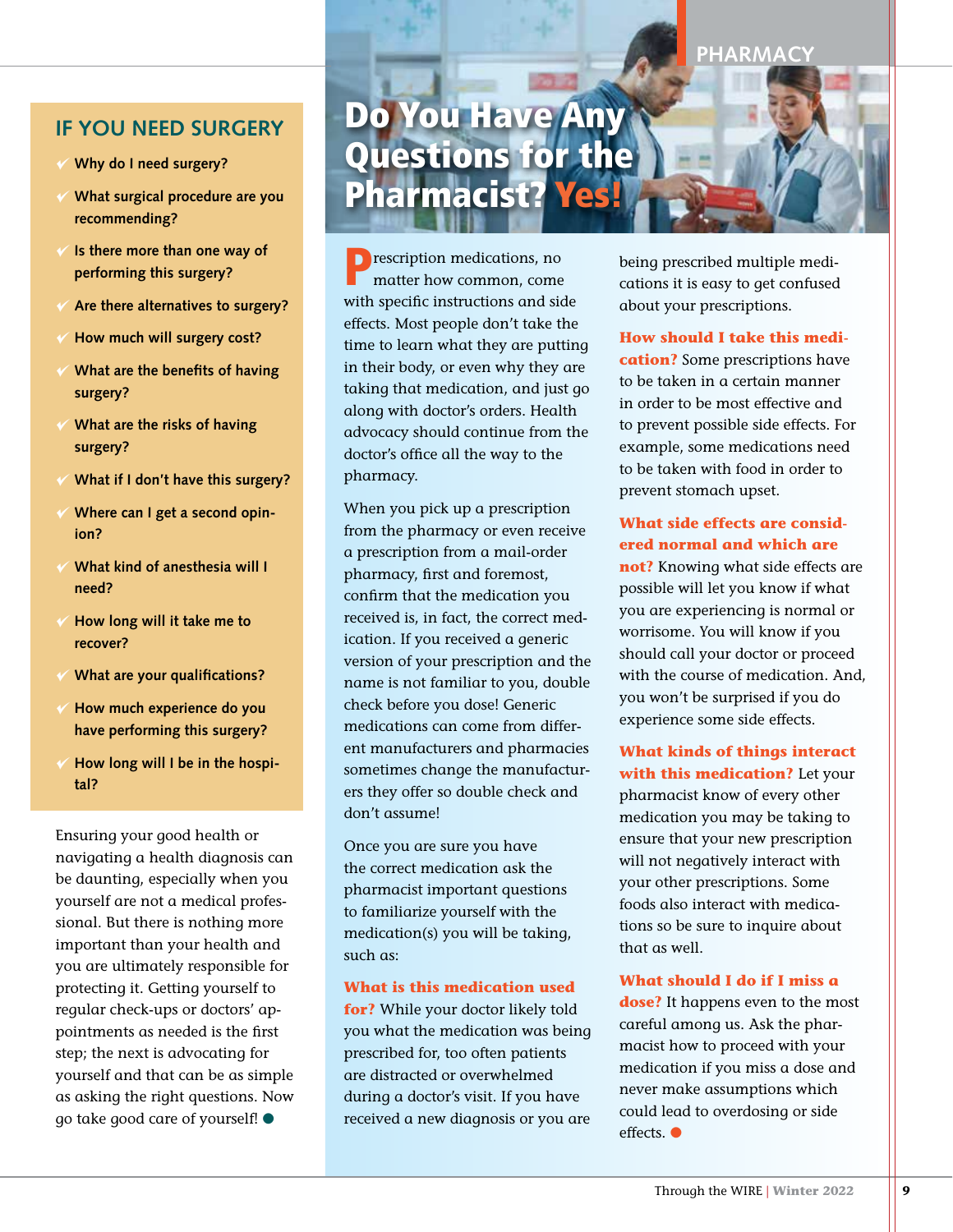## Meet Your Fund Office Staff

#### Q: **What is your job at the Trust Fund Office?**

 For the last two years I have been working in the Claims Department processing medical claims. My job is to make sure our members' claims are processed efficiently and in a timely manner.

#### Q: **What did you do before coming to the Fund Office?**

A. Before coming to the Fund Office, I spent 10 years working on my social work degree and providing therapeutic and rehabilitative services to individuals with severe and persistent mental illness. I also spent some time helping individuals battling with drug/alcohol addiction.

#### Q: **What are the biggest challenges to your job?**

A. The biggest challenge of my job is sometimes feeling like I am not doing enough. I came from a background that was very hands on in helping individuals. While I know my role at the Fund Office is essential, I still feel the need to do more to help people.

#### Q: **What makes your job so rewarding?**

 $\mathbf{A}$ . What makes my job rewarding is knowing that I play a role in helping our members and making their access to healthcare a smooth process. Working in the healthcare field has allowed me to see the many obstacles people face especially when it comes to the insurance aspect of medical care. Processing claims accurately and in a timely manner is an important step in helping our members.

#### Q: **What are some of the goals you have for your role at the Fund Office?**

A. The biggest goal I have for my role at the Fund Office is to always do my best. Life can get challenging at times, and our members will go through many obstacles. It's important for me to maintain a positive attitude towards my daily work and make sure that I am always giving our members 100% effort.

#### Q: **How has the Fund Office changed since you started?**

A. Since I started, the Fund Office looks a bit different due to the pandemic. Like many businesses all over the world, we have had to make changes to our workspaces in order to protect ourselves and our members. We also have had to implement working from home which has reduced our interaction with both each other and our members.

#### Q: **What things have stayed the same?**

A. Our diligence and loyalty to our members have remained the same.

#### Q: **What have been the greatest improvements to the funds over the years?**

A. Since I started at the Fund Office, we have made improvements to our workflow by implementing the My Benefits Center portal. This has allowed our members to do almost anything via online access as it pertains to their benefits without having to step foot in the office. Improvements have also been made to our phone systems to ensure our members are able to reach us more effectively. Lastly, the benefit plan is always evolving to provide secure and reliable benefits for healthcare and retirement.

#### Q: **What was it about the Fund Office that made you want to come work there?**

**A.**  Since I was young, I have always had an interest in working at the Fund Office. My mom, Maritza, worked at the Fund Office for 15 years, therefore, I practically grew up around her coworkers since the age of 12. I have always known the Fund Office to be a great place to work and retire from so when my mom retired in 2017, I saw it as my chance to begin my journey at the Fund Office. I will forever be grateful to Peter Klein and Robin Balint for giving me the opportunity.

#### Q: **What skills/qualities do you bring to the Fund Office?**

 $A.$  I believe that even though I do not currently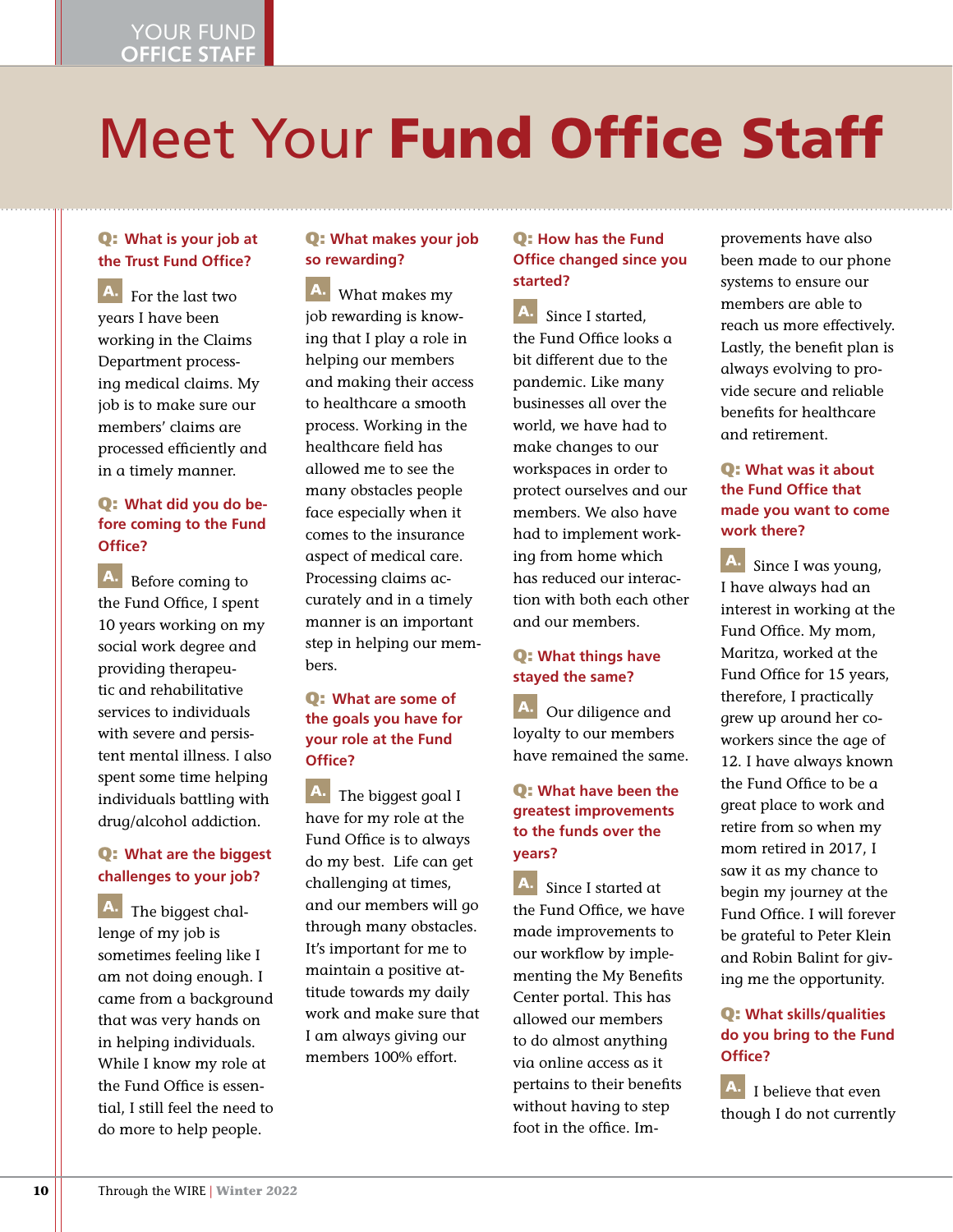**Leemarys Martinez has worked in the Fund Office since February 2018. She started her career at the Fund Office as a receptionist, providing a friendly face to visitors as they came to the office, and feeling privileged to meet and speak with the members. For the last two years she has worked in the Claims Department processing medical claims. Here is her story in her own words.**

work in a job related to social work, many of the skills and knowledge I gained over the years have been a good contribution to my role at the Fund Office. Though I don't have much contact with our members now, during the time that I worked as a receptionist I was able to listen to our members' needs and provide empathy through the frustrations they faced navigating through their healthcare.

#### Q: **What do you think the members would be most surprised about regarding the Fund Office and/or the benefit funds?**

 $\mathbf{A}$ . I think some of our members, specifically the younger population, would be surprised to know all that the benefit plan covers. Sometimes the younger generation may not take the time to get to know their plan. I personally would encourage our members to read the Summary Plan Description handbook or scroll through the website and become familiar with the plan. You may not need it now, but at some point, it will be beneficial.

#### Q: **What is the biggest misconception about the Fund Office and/or about the benefit funds?**

A. I believe a common misconception is that if we can't get to a member's call right away that means we don't care. I can assure you that all of us at the Fund Office care, and we are working diligently to meet all your needs.

#### Q: **What is the single most important thing the members should know about the funds?**

A. Our members should know that we have a genuine desire to provide the best customer service to them.

#### Q: **What has been the most difficult part of your job given the Covid-19 pandemic?**

 The most difficult part of the pandemic was balancing my own anxieties surrounding the virus, while also trying to adjust to working remotely for an extended amount of time.

#### Q: **What has working in your role during a pandemic taught you about your job, your co-workers and/or the office?**

 Working during a pandemic showed me a different side to my coworkers. I am most appreciative of my colleagues who made working from home a smooth process. Although we were not able to see each other, we worked as a team to continue servicing our members.

Q: **What has the Covid-19 pandemic taught you about yourself? Your job? The members who depend on the Fund Office?**

 Working through a pandemic taught us all resilience and the ability to adapt to change. For some, change can be very challenging. Somehow, we have all been able to adjust to a new "normal."

Q: **What do you think is the secret to the Fund Office working so successfully for the members?**

A. I think I can speak for everyone at the Fund

#### YOUR FUND **OFFICE STAFF**



Office in saying that we all genuinely love our jobs, and that allows us to work so successfully for the members.

#### Q: **What are your passions/hobbies/interests outside of work?**

A. Outside of work I enjoy spending time with my three pups, binging my favorite shows on Netflix, and eating seafood!

#### Q: **Can you offer a quote about your role in the office or about the Fund Office in general?**

*"Just one small positive thought in the morning can change your whole day."* -Dalia Lama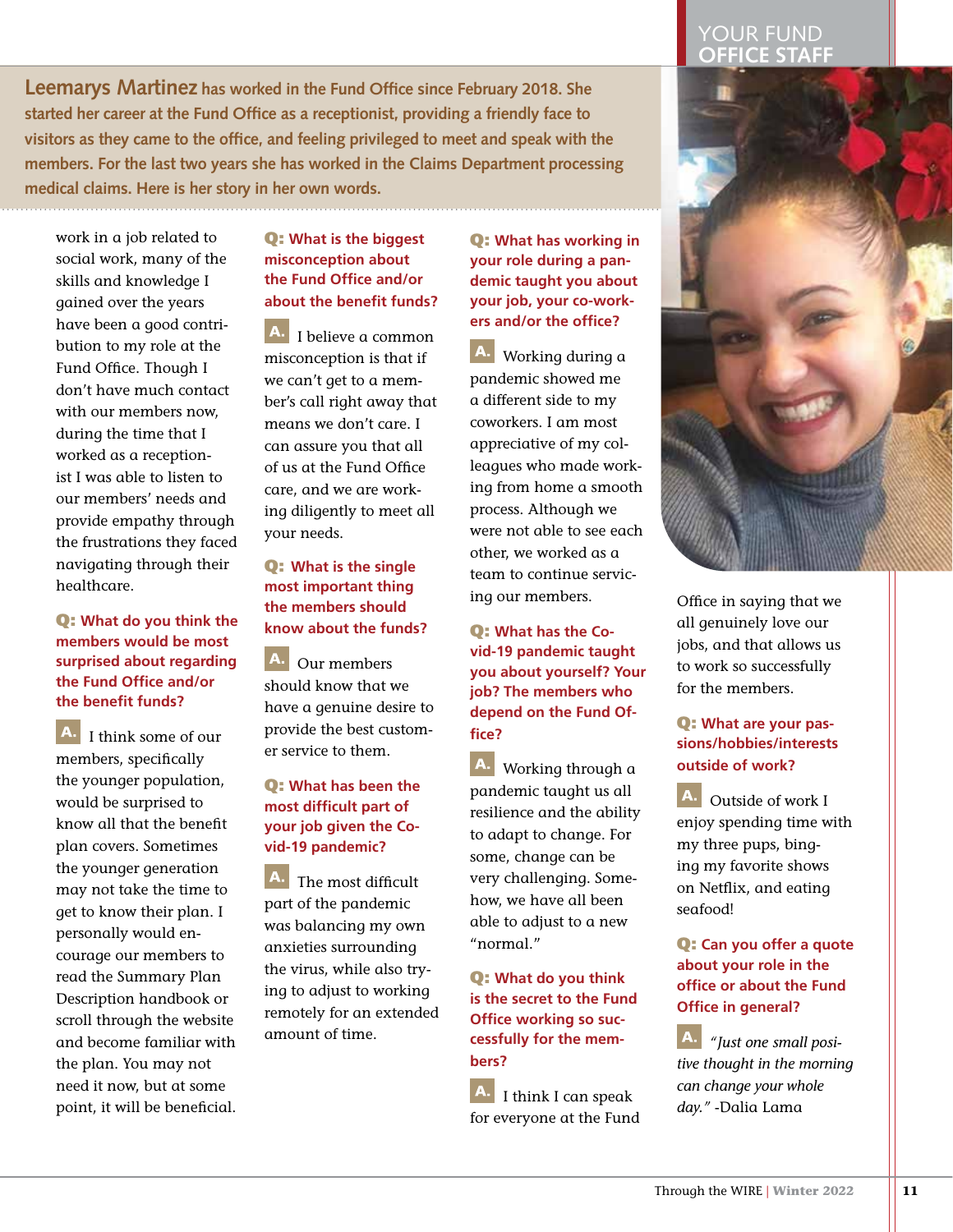#### **MEMBER PORTAL UPDATE**

## **Meet Available on the State State of SENEFITS** Important Forms Now Available on the Member Portal

**Register / Login** 



If you haven't visited the My<br>Benefits Center member portal f you haven't visited the My in a while, or ever, it's time to see how our portal can help you get your questions answered and help you navigate your member benefits. We are constantly making improvements to better serve the needs of our members.

addition of explanation of benefits (EOB) statements and improved security through SMS two-factor authorization to log in. Coming in early 2022, the portal will offer online copies of your tax forms, online retirement applications, and the ability to make monthly healthcare premium payments for

**Answers to almost any question you may have** about the benefit plans can be found on My Benefits Center as the information on the portal is the same information used by our staff in the Fund Office.

The member portal was "opened for business" about two years ago with our newer members being the first group to use the portal when they used it to enroll in their benefit plans. Since then, a number of enhancements have been made to the portal including the

retirees who do not have their payment deducted from their monthly pension or those members paying for COBRA coverage.

Those seeking the 1099R and 1095B tax forms beginning with tax year 2020, will soon be able to easily find them on the My Benefit Center portal. The 1099R form is for distributions from pensions, annuities, retirement or profit-sharing plans, IRAs, insurance contracts, etc. The 1095B is used to report the type of health coverage you carry. Once forms for tax year 2021 are available, these forms will also be available on the portal for members to download for preparing taxes for 2021. (You must contact the Fund Office if seeking tax forms prior to tax year 2020.)

If you are planning to retire soon you will be happy to have the process made a little easier with the addition of an online application for the Local 26 pension and annuity soon to be available on the member portal. Once a retiree notifies the EWTF of their plans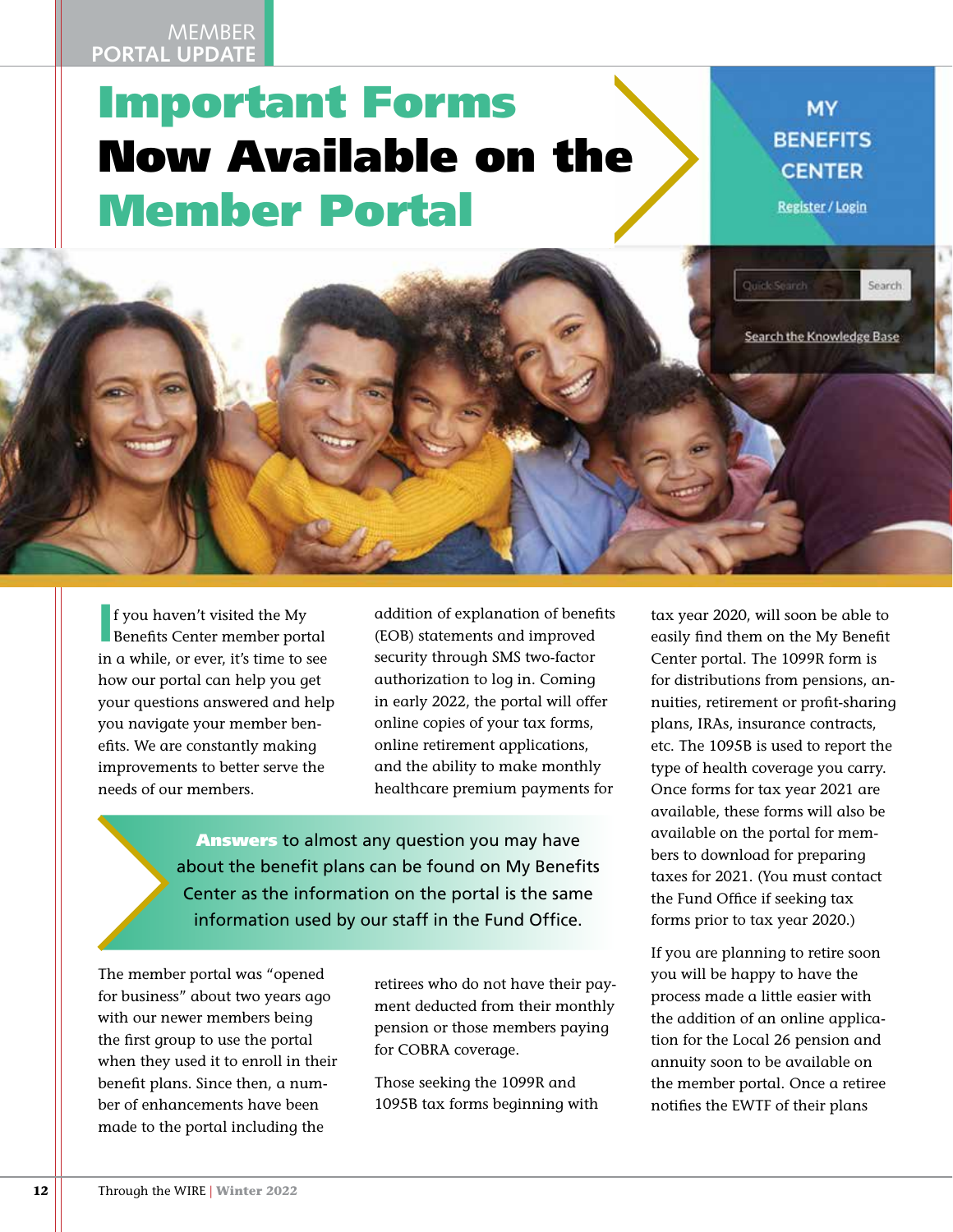#### MEMBER **PORTAL UPDATE**

to retire, the retirement application on the member portal will be unlocked for the member to fill out and submit to the Fund Office. The portal will not, however, host the retirement applications for the IBEW International pension or the NEBF pension. Applications for those pension funds will still need to be requested through the IBEW at **[www.ibew.org](http://www.ibew.org)** and NEBF at **[www.nebf.com](http://www.nebf.com)**.

Additionally, those paying for COBRA health care coverage and retirees who do not have their monthly health plan premium deducted from their pension will soon be able to make their payment online through the portal. Thanks to the enhanced security features of the portal, members can safely enter their credit card or bank account information online to pay for their health plan premium. The portal can even send out a reminder to you when your premium payment is due each month.

Take some time to visit the My Benefits Center member portal found on the EWTF website at **[www.ewtf.org.](http://www.ewtf.org)** From your computer, smartphone or tablet, click



the blue box at the top right corner of the EWTF homepage. Answers to almost any question you may have about the benefit plans can be found on My Benefits Center as

> Take some time to visit the My Benefits Center member portal found on the EWTF website at [www.ewtf.org](http://www.ewtf.org).

the information on the portal is the same information used by our staff in the Fund Office. The portal enables our members to get their questions answered right away, at

any hour of the day, any day of the week.

As a reminder, the portal is also the easiest place to update your contact information, so you may continue to receive correspondences from the Fund Office and update your beneficiary designations. Life changes, including births, deaths, marriages and divorces, can change who you wish to be the beneficiary(ies) for your benefit funds. Such designations must be made by the benefit plan holder and may not be changed after the plan holder's death. Be sure to regularly confirm this information so you and your family can be prepared in the event of your passing. Additionally, you can access things such as information regarding the benefits you have accrued and the claims that have been submitted on your behalf to the health plan.

My Benefits Center is the best way to get all of the information you need to be fully engaged in your benefits and have access to an evergrowing pool of resources whenever and wherever you need them. And, "going green" by using the portal is an added bonus! ●

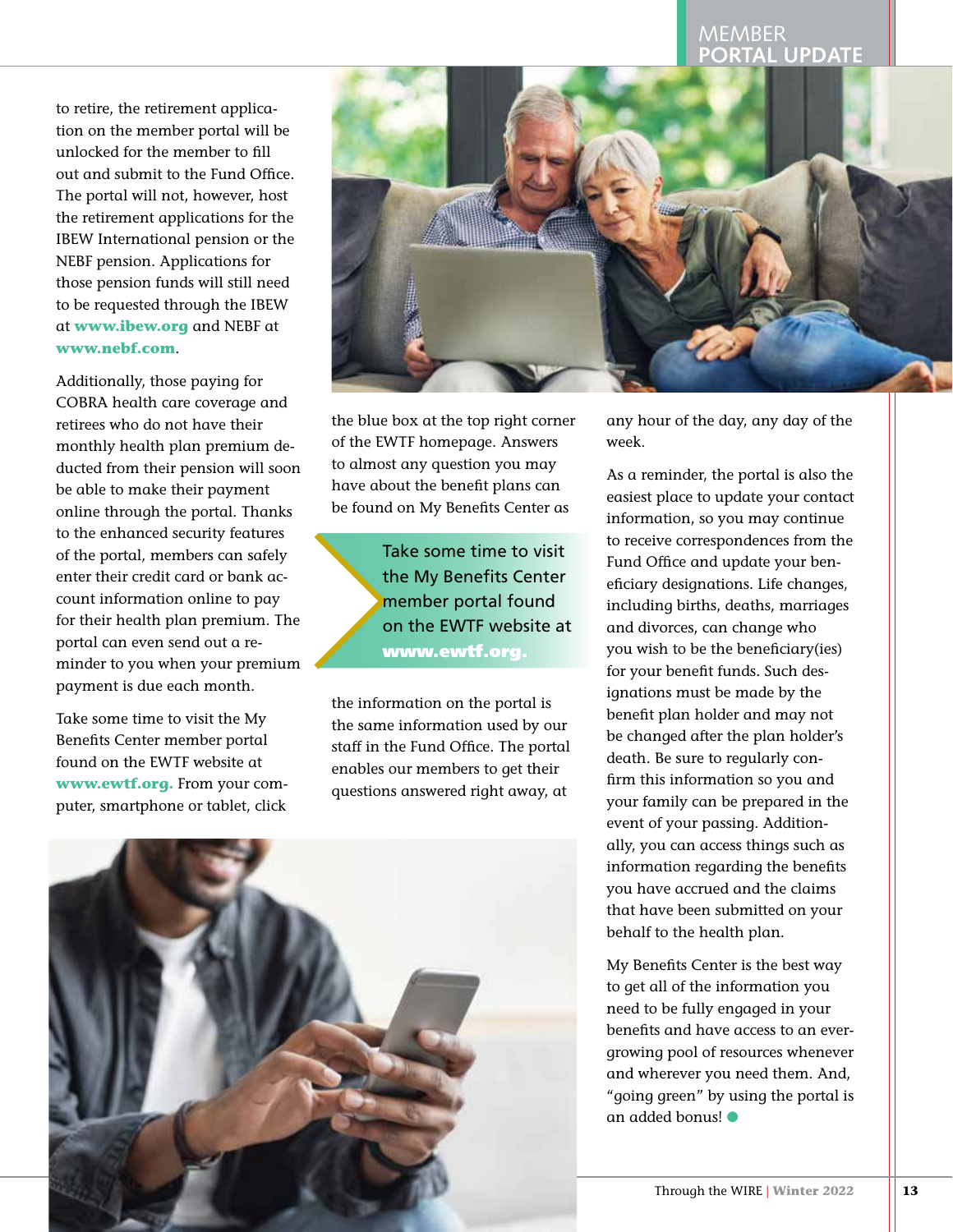#### IMPORTANCE OF **VACCINES**



hat a difference a year makes! At this time last year people were just starting to get their Covid-19 vaccinations, restrictions were still in place regarding public gatherings and restaurants, theaters and office buildings were not quite open for indoor use. Now, however, a majority of Americans are vaccinated for Covid-19, and for the most part, people are able to gather, eat and work indoors. They just may still need to wear a mask as Covid infections fluctuate.

One of the things the medical and science communities learned last winter was that viruses, such as colds and flu, were kept at a minimum because people simply were not getting together, traveling or going to indoor places, and masks and social distancing were the norm. However, there is a downside to a reduced exposure to viruses our immune systems are much more vulnerable this year and we did not gain any of the immunity we would have from exposure to viruses. Doctors are predicting that

the collision of flu with Covid this year could cause a "twindemic."

As more Americans head out and resume life as normal, so too are the viruses that have long been around, such as flu. This is why, with all eyes and ears on Covid, the flu vaccine cannot be overlooked, particularly as we navigate the cold, winter months when flu

activity peaks. Prior to Covid, for the 2019-2020 flu season the Centers for Disease Control (CDC) estimated:

- $\rightarrow$  38 million people were ill with flu
- $\blacktriangleright$  18 million people went to a health care provider for flu
- $\rightarrow$  400,000 people were hospitalized with flu
- ▶ 22,000 people died from influenza

### **Don't Ignore the Symptoms**

**Flu symptoms include fever, sore throat, headache, tiredness, muscle aches, coughing, runny/stuffy nose and typically these symptoms come on quickly. If you detect flu within two days of contracting the virus, the prescription medication Tamiflu can be taken to shorten the duration of the virus by up to two days. This means you could be back to work, back to school or back to life sooner! So, if you suspect you might have flu, get to a doctor quickly.**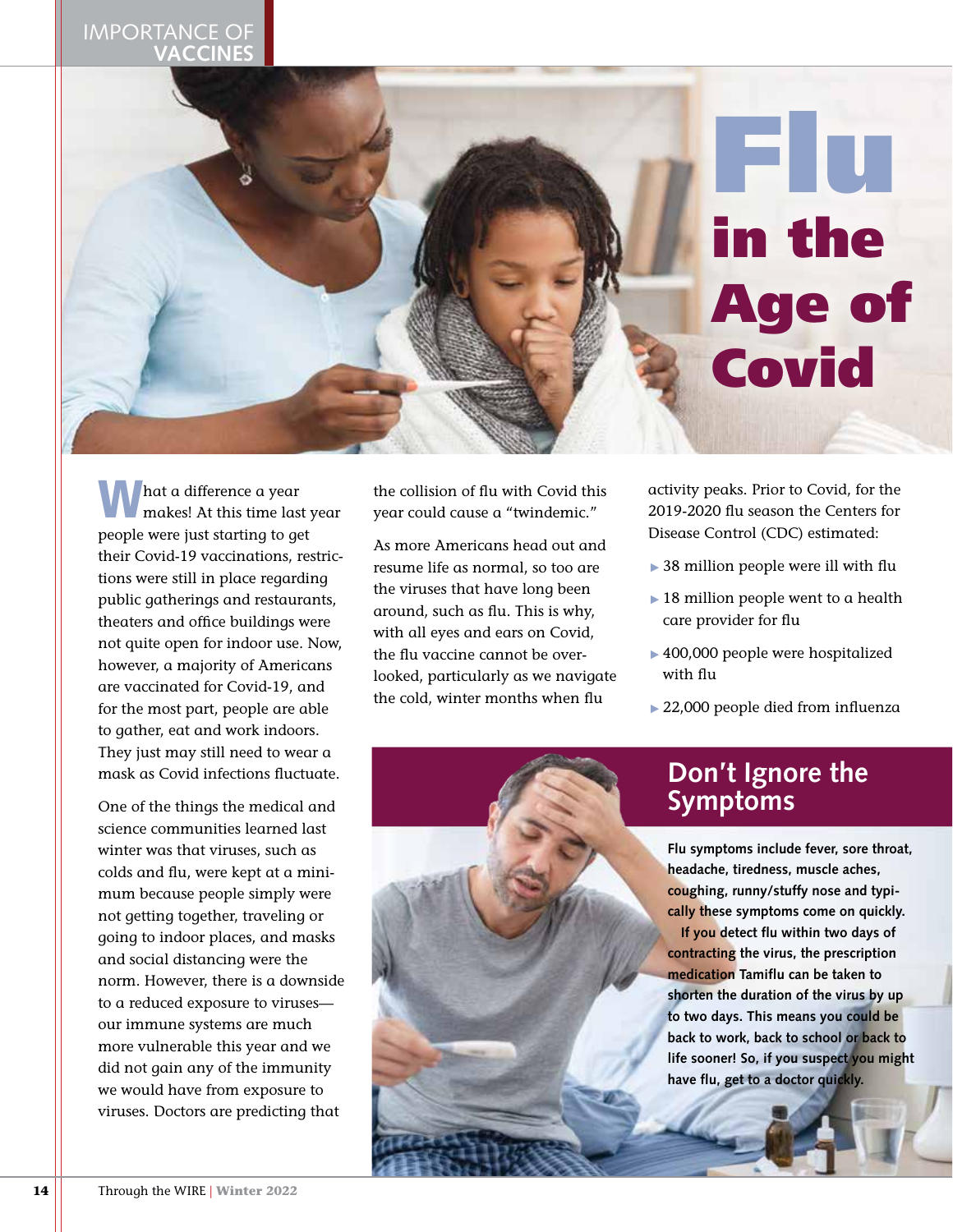#### **IMPORTANCE OF** VACCINES

 $\blacktriangleright$  Vaccination prevented more than 7 million flu illnesses, 105,000 hospitalizations, and 6,300 flurelated deaths

This past November, the CDC noted a spike in flu cases among young adults and children, two groups that typically drive the community spread of the virus. Especially noteworthy is the spread of flu on college campuses. With these college students home for the holidays, they may have brought more home with them than just their dirty laundry!

Even though flu is a relatively common virus and flu vaccines have been around for more than 75 years, flu can still be dangerous, generally to the same populations of people at serious risk for complications from Covid—the elderly, the very young and those with underlying health risks. If flu spreads significantly, our hospitals could be overrun with flu patients right at a time when hospitals need to remain prepared to serve the potential challenges that Covid could bring.

It is important to know that the Covid vaccine does not offer protection from flu, just as the flu vaccine does not offer protection from Covid. The flu vaccine offers protection from four different strains of the flu virus so if you had flu this season without being vaccinated, you should still get the flu vaccine since you would have only had one strain of the virus, leaving yourself, without vaccination, still susceptible to three other strains of the flu virus.

Ideally, you should receive a flu vaccine by the end of October but



## **HAVE YOU BEEN BOOSTED?**

**Yes, the all three Covid vaccines require a booster shot in order to be most effective over the long haul. Research has shown that the effectiveness of the vaccines wanes over time and a booster shot provides an optimal level of protection.**

**The booster shot is only for those 18 and older. Those who received the Johnson and Johnson one-shot vaccine are eligible to receive a Covid booster shot two months after their original vaccination and those who received the Pfizer or Moderna vaccinations are eligible to receive their booster shot six months after their second dose of their original vaccination. It is safe to mix and match brands of vaccinations when you receive your booster shot. For example,** 

it is still beneficial to get the vaccine at any time during the winter when flu season is most active. The flu vaccine is one that needs to be administered annually so the vaccine you may have received last year is not effective for this year. The vaccine needs to match the flu strains in circulation and those strains change yearly. Those age six months and older are eligible to receive the flu vaccine and it is SAFE to receive the flu vaccine with the Covid vaccine.

**if you originally received the Johnson and Johnson one-dose vaccine, it is perfectly safe to receive the Pfizer vaccine as a booster.** 

**The possible side effects of the booster shot are the same as the possible side effects of the original vaccination and very similar to the possible side effects of the flu shot—sore arm, fever, body aches, and chills to name just a few. The presence of side effects does not mean that you are sick with Covid and many people experience no side effects at all.**

**Just like the original Covid vaccination, you can receive the booster shot at so many convenient locations, such as local grocery stores, drug stores, county health clinics, and doctor's offices.** 

Flu spreads exactly like Covid, through droplets from coughing, sneezing and talking and when a person touches a surface or object that has flu viruses on it and then touches their own eyes, mouth or nose. The same masks, disinfecting, social distancing, and vaccination efforts that help prevent the spread of Covid also prevent the spread of flu. So many of the things we have already gotten used to doing are the things we should be continuing to do to also stay safe from flu! ●